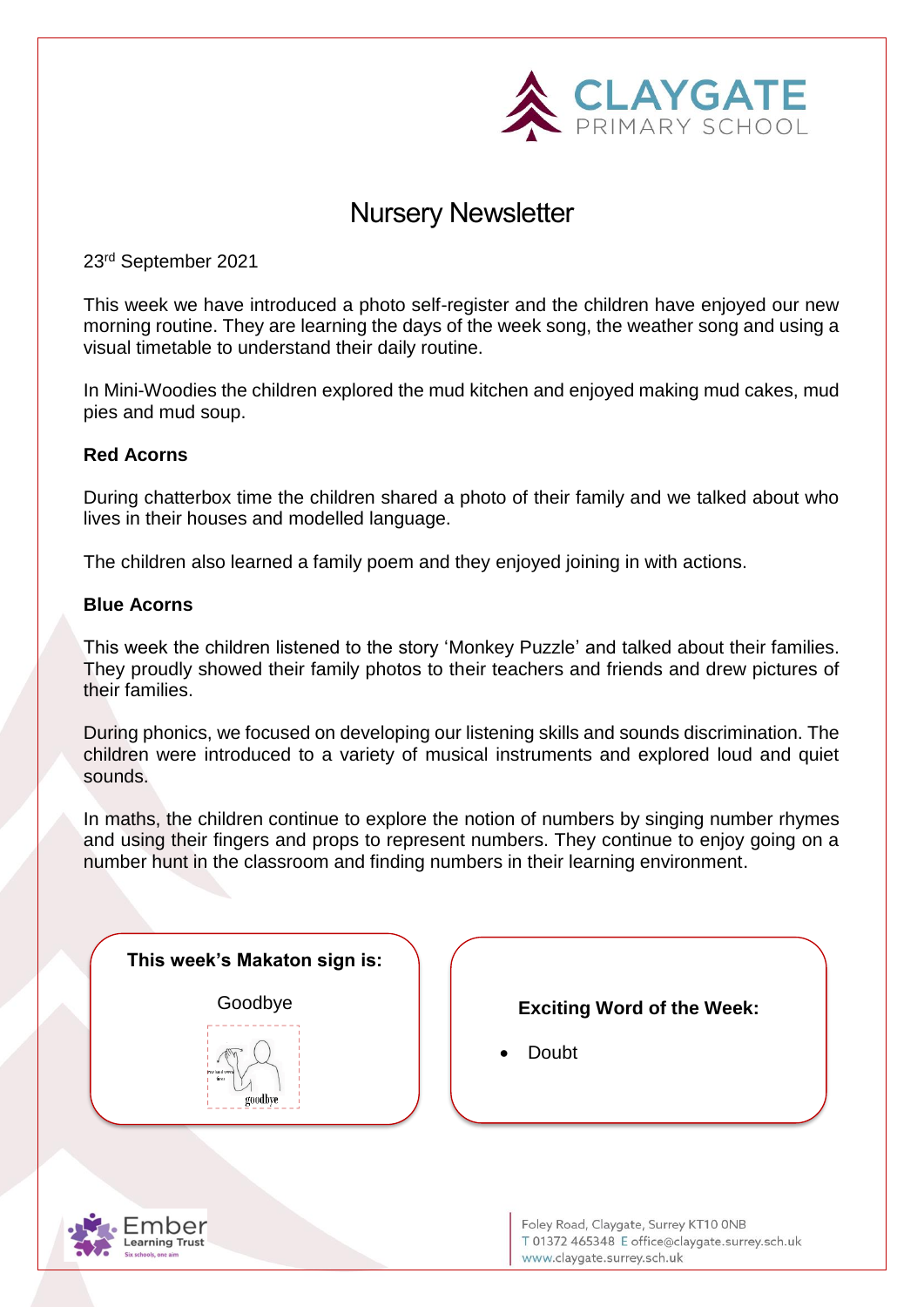













Foley Road, Claygate, Surrey KT10 ONB T 01372 465348 E office@claygate.surrey.sch.uk www.claygate.surrey.sch.uk